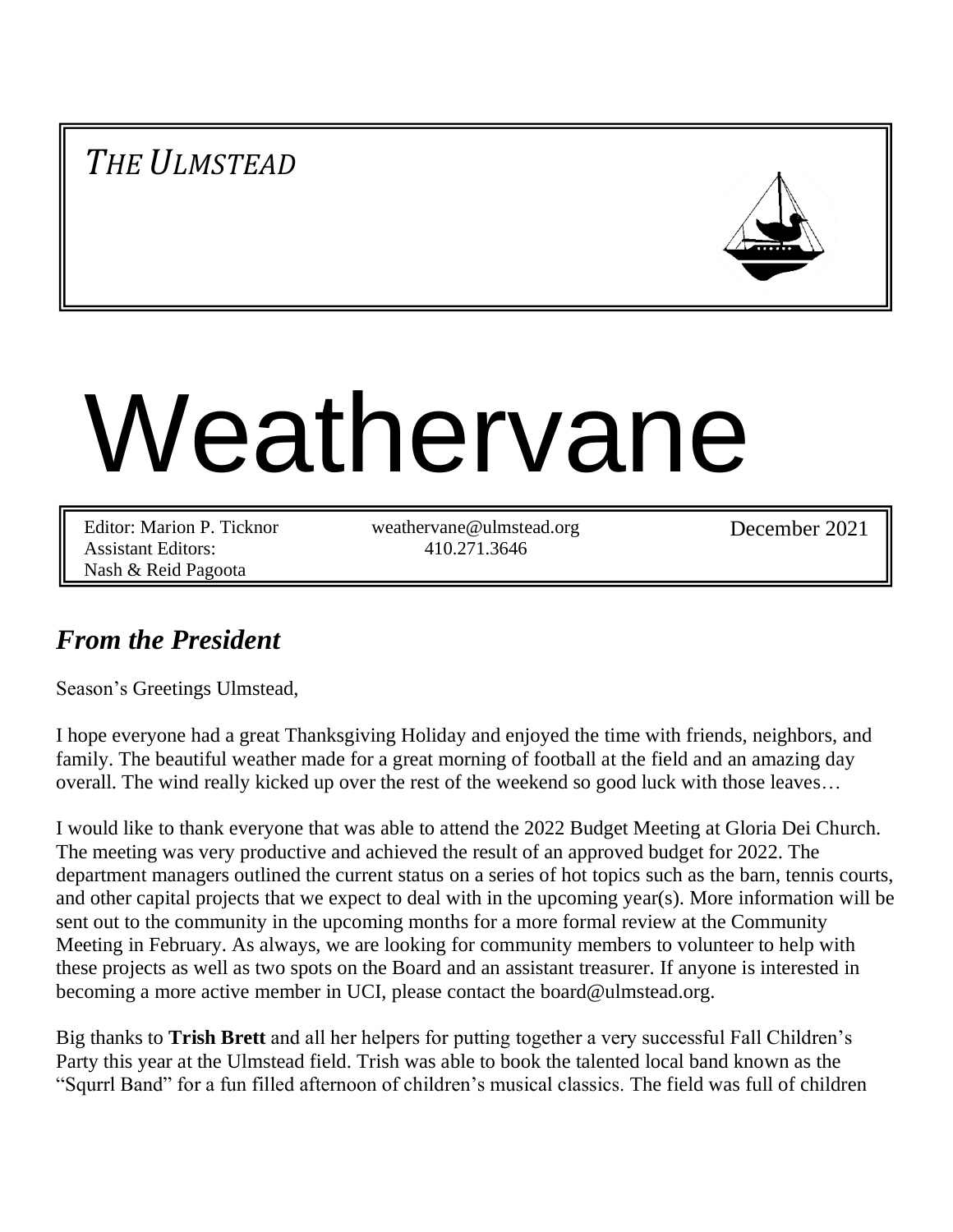and their families, jamming out to hits like "Old MacDonald" and having a good time. The music was a huge hit with the kids and hopefully will be a part of Fall Children's Parties in the future.

Please keep an eye out for information on luminaires, winter boat storage, lighted boat parade, and other events in the community as we march through this holiday season. Happy Holidays to all!

Jon Lane UCI President

# **UCI DEPARTMENTS AND ACTIVITIES**

# **NAUTICAL**

#### **Ulmstead Boat Parade of Lights**

The second annual Ulmstead Boat Parade of Lights will be held on Saturday December 4. Boats will assemble at Dock 1 at 5PM and will set sail at 6PM. From Dock 1 boats will pass by Dock 2 and round the Beach at Ulmstead Point continuing up the eastern side of the Ulmstead community towards Bayberry beach before returning to Dock 1. Anyone interested in participating as a captain or crew member can contact **Chris Brett** chrisbrettsky@gmail.com for details.

#### **Winter Docking and Storage**

Anyone wishing to moor their boat at Dock1 or store their trailer boat on our marina parking lots over the winter should contact Bill Zichos at Dockmaster@ulmstead.org . Trailer boat storage is free for all slip holders and \$100/boat for non-slip holders. Please be respectful of our marina neighbors and follow the rules regarding winter storage.

- Trailer boats only
- Parking in designated areas only
- No service or maintenance performed on boats or trailers while stored on marina parking lots
- Boat canvas, mooring covers or shrink wrap only. No poly tarps.
- **All trailers/boats must be removed by April 1**

When leaving your slip for the season, please remove all lines, hoses cord and any attachments that you may have added to the piers and pilings.

Bill Zichos, UCI Nautical Dockmaster@ulmstead.org

# **ANNOUNCEMENTS**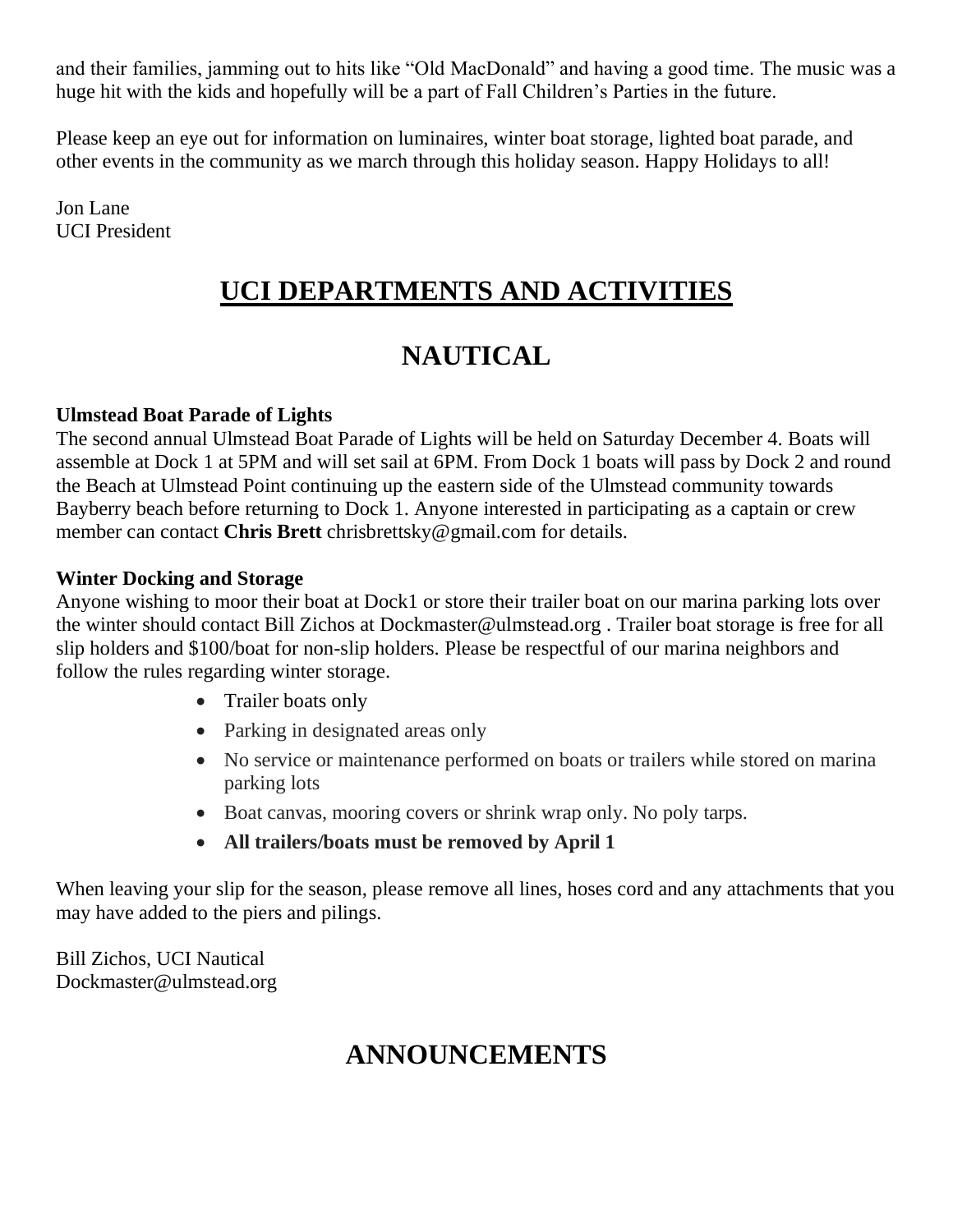

Santa will arrive on a firetruck with lights flashing and sirens wailing Saturday Dec. 12 at about 6:30 at Ulmstead Beach!!! Please bring an *unwrapped* toy to donate. Ulmstead's **Boy Scout Troop 835** will provide hot chocolate and donuts.



# **12/24 Ulmstead Luminary**

Be on the lookout for your package from the Ulmstead welcoming volunteers. Street Captains will be delivering a 'luminary care package' to each home in Ulmstead. Each package will contain supplies and directions to prepare your luminaries. You will need a canned good to anchor each bag; add candle; light at sunset on 12/24. If you are unable to light your luminaries, please reach out to your neighbor. Bundle your canned goods and place at the end of your drive for pick-up on 12/27 by 10am. Canned goods will be delivered to the Lighthouse Shelter in Annapolis.

\*\*\*\*\*\*\*\*\*\*\*Save the date!!! **Ladies' Wine & Cheese** - Friday, February 25\*\*\*\*\*\*\*\*\*\*



#### **Join Scouts**

Would you like to go camping, learn new skills, make new friends, and have fun? Our Troop is meeting OUTDOORS at Anne Arundel Fish and Game Club Sunday afternoons at 3:00. The Scouts have the opportunity to participate in shooting sports at our meetings. We have weekend camping trips every month, plus a one-week Summer Camp. Come check us out! You can join even if you never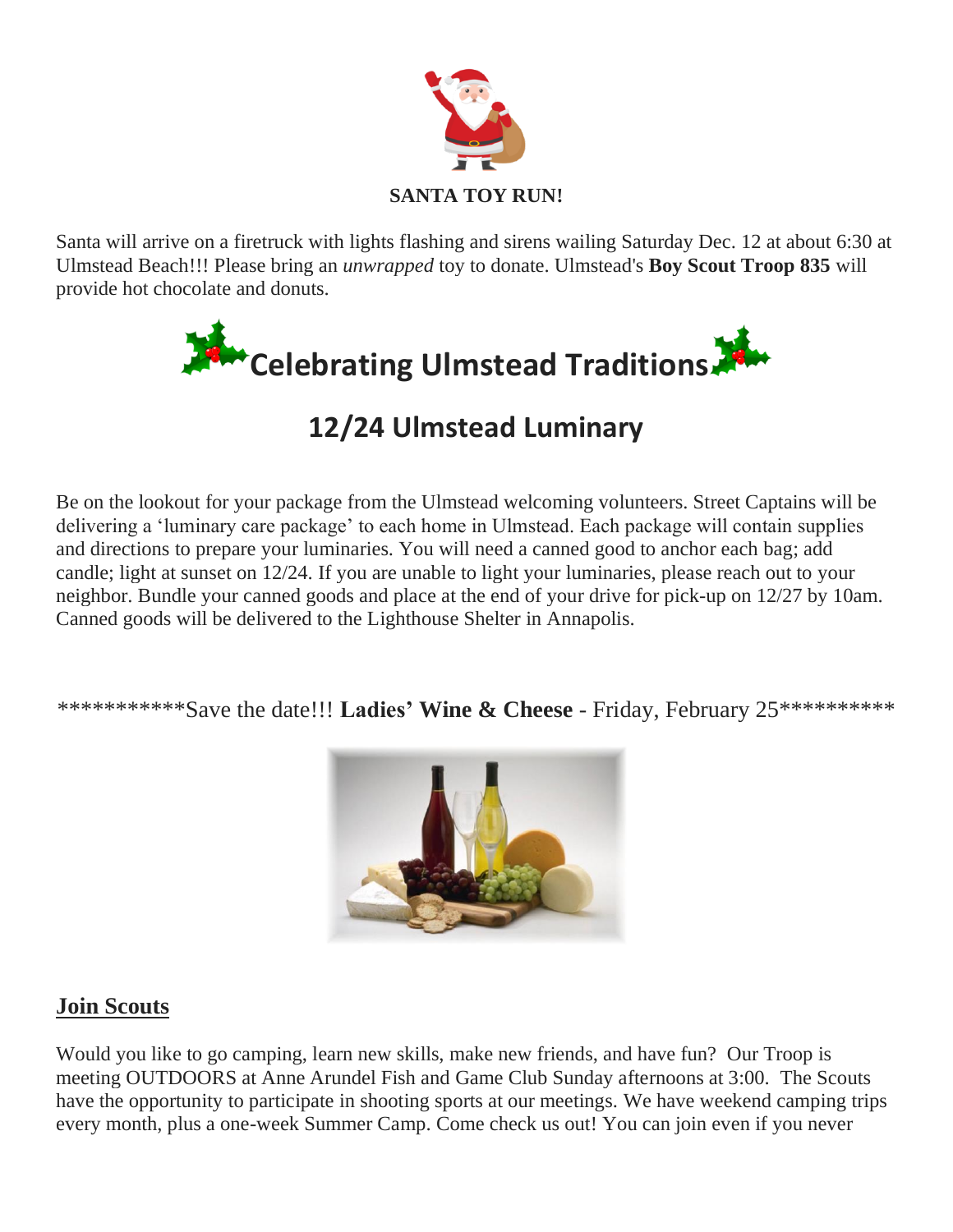were a Cub Scout. Also, we are still collecting worn out flags for a patriotic flag retirement ceremony. Contact **Mike Allen** for information at 410-919-8487.

#### **Needed: Weathervane Distributor Volunteer**

Our trusted team of Weathervane deliverers needs a new addition! If you live on upper Placid Ct (between 987 Placid and 1046 Placid) please consider joining our team of monthly deliverers. Your package of 29 newsletters will be delivered to your doorstep each month along with your list of mailboxes to fill. If you will be on vacation, we have a backup team (our assistant editors) to pinch hit for you, so don't let vacation plans prevent you from volunteering. Email weathervane@ulmstead.org if you are willing to lend a hand. Thanks!

## *An Ulmstead Holiday Tradition Poem:*

#### **"Twas the Night Before Christmas" Adapted by Lillian Nilsen from the original poem by Clement C. Moore**

"Twas the night before Christmas, Ulmstead Point was the place, The neighborhood had on its holiday face. The stockings were hung by the chimneys with care, In hopes that St. Nicholas soon would be there. The children were tucked in their beds While Mamas and Papas in 'kerchiefs and caps Had just settled down for their long winter's naps When over on Garywood there arose such a clatter Folks sprang from their beds to see what was the matter. The cloud covered moon that shone down from the sky Gave off no more light than a tiny firefly. There were three shivering reindeer out there on the ground And one held a map and a lantern he'd found. "Hello there" cried one deer, "Just where might we be? In jolly old England or Scotland, I see!" "No, no," said a neighbor on Placid, "You're in U.S. of A. In the state of Maryland – you've come the right way." The reindeer now snorted and told of their plight. "We're scouting for Santa in England tonight." It happened in Liverpool, they got lost in the rain, This seemed like a difficult thing to explain. It drizzled in London and poured over Wales, They were caught in a wind and led by their tails.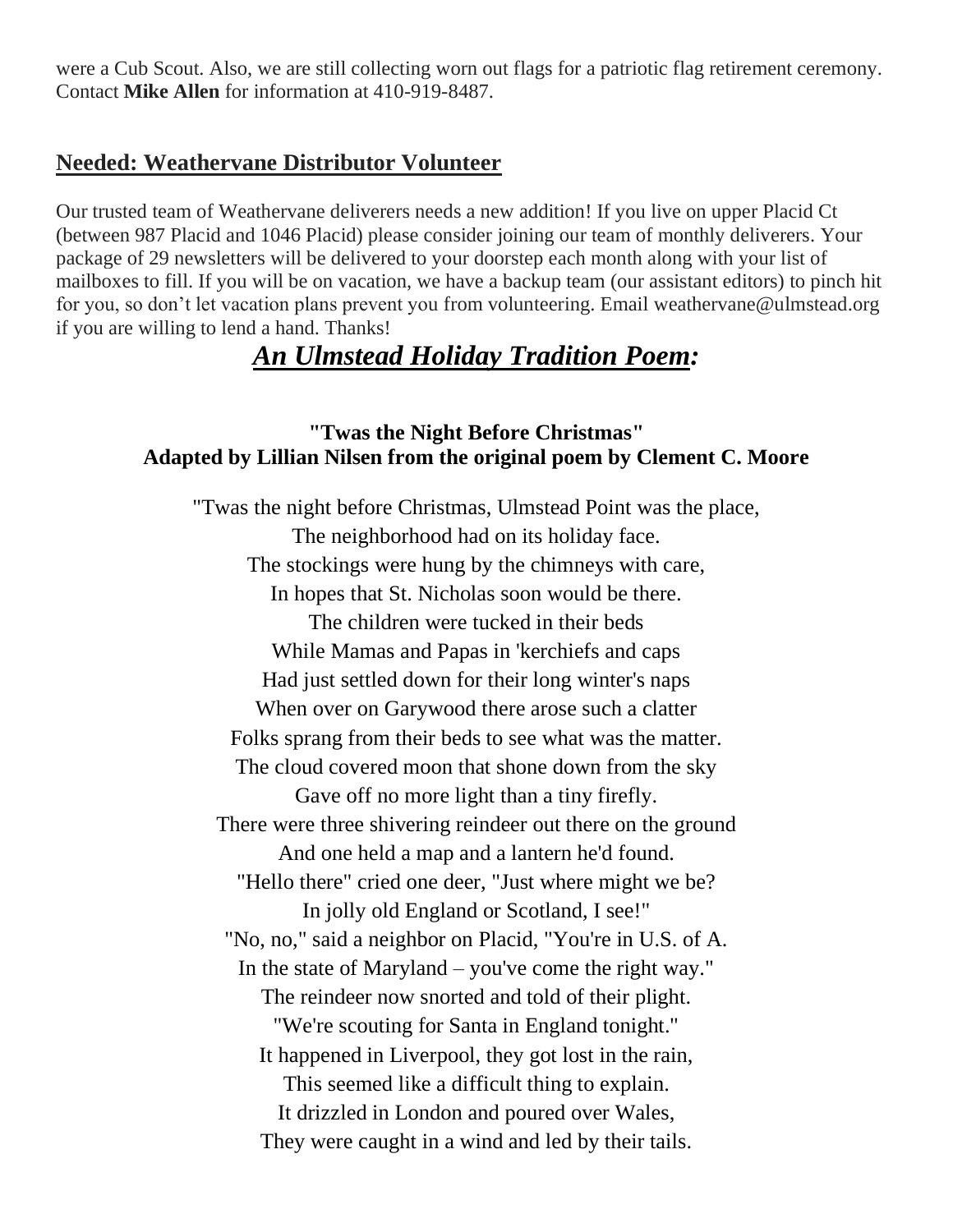When they looked down and saw the name Ulmstead Estates, They thought it was Lord Baltimore's place. To make matters worse, their vision was blurry, There were the streets Breton, Carlisle and Bayberry. And wasn't that King George, St. John's and Gloucester, too? They had circled what they thought was Big Ben in the dark, It was really the steeple in Church Circle Park! The "Channel" they circled was Chesapeake Bay, you see, Hopelessly lost and confused were those three, All the neighbors in Ulmstead looked up in dismay,

What if Santa got lost and ruined the day? Then everyone went to the clubhouse to meet Just how could they clearly light up every street? They had to guide Santa to Maryland that night, Without him -the children's day wouldn't be right. Then the Ulmstead Club came to the front with the answer, They'd solve the dilemma of Dasher and Dancer We'll have a luminary - the streets will glow, We'll put paper bags on the lawns in a row, With a candle inside they will brilliantly shine, All along the front lawns in a straight line. Weigh the bag from the center so it won't blow away, And Santa will find us on this Christmas Day. The residents rushed to their homes in a flurry, To set up a luminary, they had to hurry. Then the bags were outside and the candles all lit, And the neighbors all went to their windows to sit They heard tiny sleigh bells and the patter of feet And there was some chatter out there in the street. A jolly old fat man so lively and quick, We knew in a moment it must be St. Nick. He said not a word but went straight to his work, He filled all the stockings, then turned with a jerk, And laying a finger aside of his nose,

He nodded and straight up the chimney he rose. He smiled all around - to his team gave a whistle And away they all flew like the down on a thistle,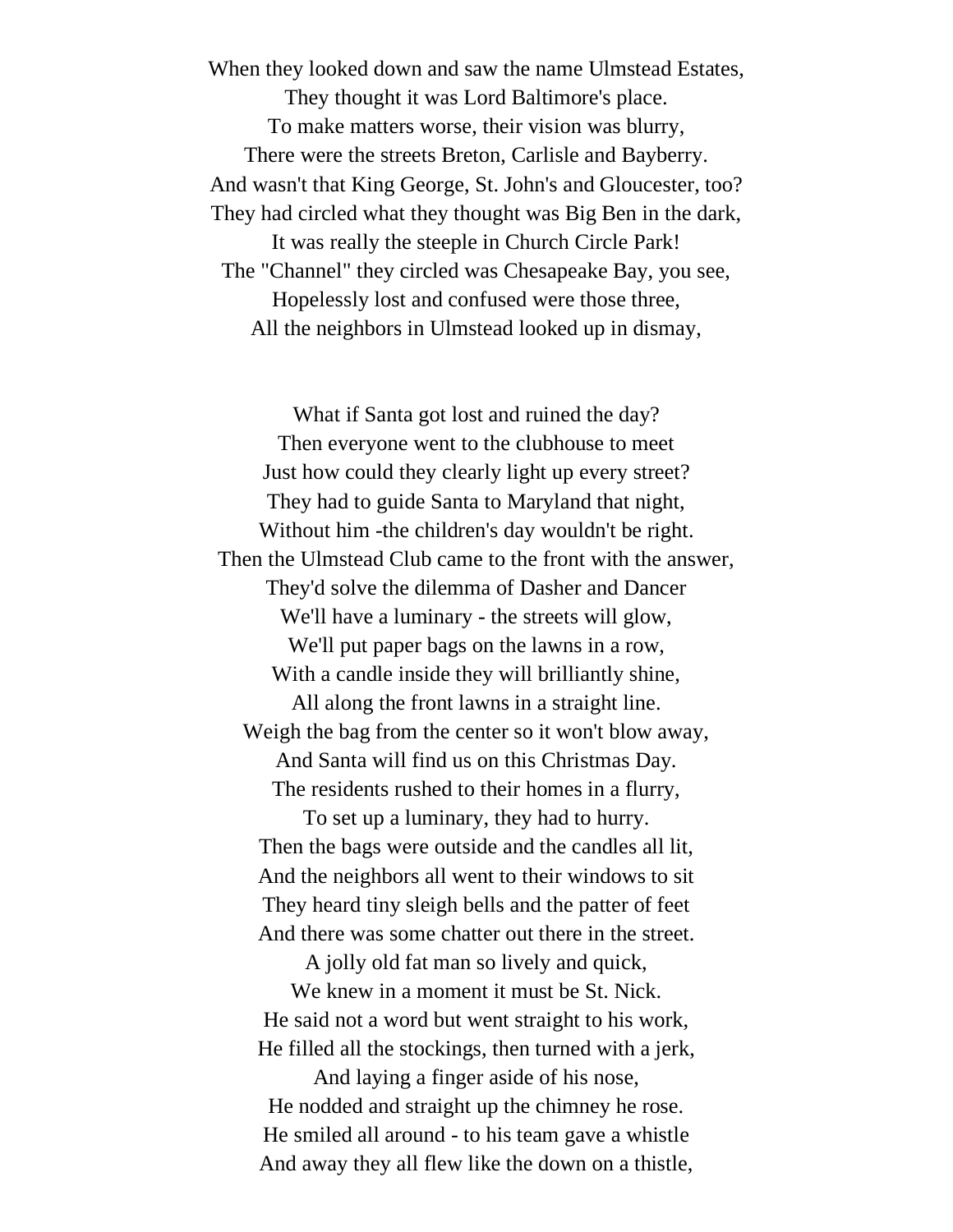### But we heard him exclaim as they drove out of sight, THE BRIGHTEST CHRISTMAS TO ALL AND TO ALL A GOOD NIGHT!"

#### **UCI OFFICERS AND VOLUNTEERS**

**www.ulmstead.org**

*Please email any changes / updates to Weathervane@Ulmstead.org and Membership@Ulmstead.org. Thanks!*

Treasurer Bert Kelly Assistant Treasurer Renee Kelly

UCI Board of Directors Jon Lane – President/Nautical  *and liaison roles* Mike Sawyer – Vice President/Security Marina Anglim – Membership/Tennis Don Kiewitt – Beach Colin "Dino" Lynch – Pool/Scenic Bryan Murray – Barn Secretary Colin Robertson

**DEPARTMENTS & ACTIVITIES**

Beach & Shore Department Vin Hardick Reservations Ginny Vernick<br>Department Bill Zichos Nautical Department Dock Party<br> **Example 18 Separt Property**<br> **Vacant Scenic Department** Ball Field Bob Svehlak Beautification Michelle Mahan Security Department Bob Ammon Tennis Department Stephanie Pagoota Maintenance Mark Overton

Social Activities Department *Vacant* Senior Activities B. Myers, P. Konrad Adult/Family Events Spring into Summer Membership Dept<br>July 4th Parade & Picnic Mike Duvall July 4th Parade & Picnic Fishing Tournament Richard Harrison Ladies Wine & Cheese Gillian Duvall<br>Fall Camp-out Rob Hooper Fall Camp-out Guy's Beer & Brats Scott Glubke<br>Wings. Chili. Homebrew Chris Brett Wings, Chili, Homebrew Children Weekly Playgroup Anne Lynch Spring Party *Vacant* Autumn Party Trish Brett Christmas Kathy Vavrina

Barn Department Chris Barron Reservations Elizabeth Manicchia & Kathie Cosgrove

#### **INDEPENDENT ORGANIZATIONS**

#### **ULMSTEAD SWIM CLUB**

https://sites.google.com/a/ulmstead.org/ulmstead-pool/ President Mike Duvall Vice President Sharman Devaney Secretary Tracy Seybert<br>
Membership Lisa Gattie Membership Treasurer Jenny Hardgrave Maintenance Mark Dupcak Social Corey Green & Trish Brett Member at Large Kerri Sodero UCI Board Liaison Colin "Dino" Lynch Swim Team Liaison Suzanne Vaaler

#### **SWIM CLUB QUICK LINKS**

pool@ulmstead.org

#### **SWIM TEAM**

| www.UlmsteadSwimTeam.org |                   |  |  |
|--------------------------|-------------------|--|--|
| <b>Directors</b>         | Karin Mottus $\&$ |  |  |
|                          | Ime Lewis         |  |  |
| Merchandise              | Marina Anglim     |  |  |
| Concessions              | Julie Brick &     |  |  |
|                          | Courtney Dupcak   |  |  |
| <b>GASL</b> League Rep   | Jerilyn Deitch    |  |  |
| Meet Manager (IT)        | Liz Norton        |  |  |
| <b>Treasurer</b>         | Laura Martino     |  |  |
| <b>Team Webmaster</b>    | Hannah Goldstein  |  |  |
| <b>Volunteers Coord</b>  | Alli Smith        |  |  |
| Head Coach               | Colleen Winans    |  |  |
|                          |                   |  |  |

Assistant Coaches Trevor Brinton Special Events Michelle Mahan

#### **BOY SCOUT TROOP 835**

Mike Allen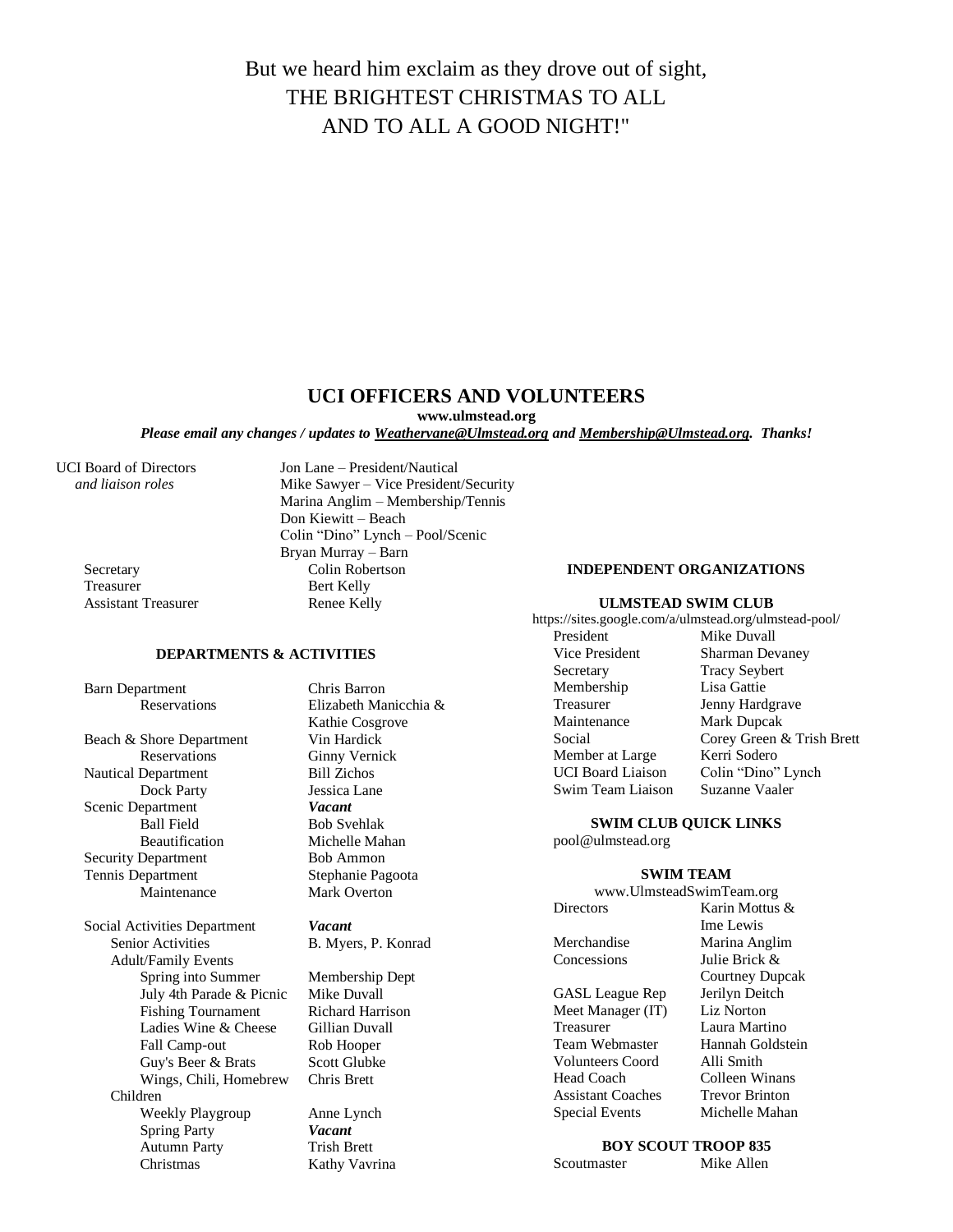| Membership Department    | Kathy Pruissen                                                                                                                                  |
|--------------------------|-------------------------------------------------------------------------------------------------------------------------------------------------|
| <b>Bumper Stickers</b>   | Lynne Andrews                                                                                                                                   |
| Welcoming                | Mary Jo Powers, Ann Albrecht, Tracy Seybert                                                                                                     |
| Webmaster                | EG Gipple                                                                                                                                       |
| <b>Community Emails</b>  | Mandy Panetta                                                                                                                                   |
| Weathervane Editor       | Marion Ticknor                                                                                                                                  |
| Weathervane Distribution | Mike Allen (manager), S. Allen, August, Blumberg/Collier, Cooley, Daly, Davis, Delany,<br>Deller, Fierstein, McCoun, McKees, Root, Weiss, Wildt |

#### **EMAIL QUICK LINKS**

Board@ulmstead.org President@ulmstead.org Secretary@ulmstead.org Treasurer@ulmstead.org Security@ulmstead.org DockMaster@ulmstead.org Barn@ulmstead.org Social@ulmstead.org Membership@ulmstead.org

News@ulmstead.org Weathervane@ulmstead.org Tennis@ulmstead.org